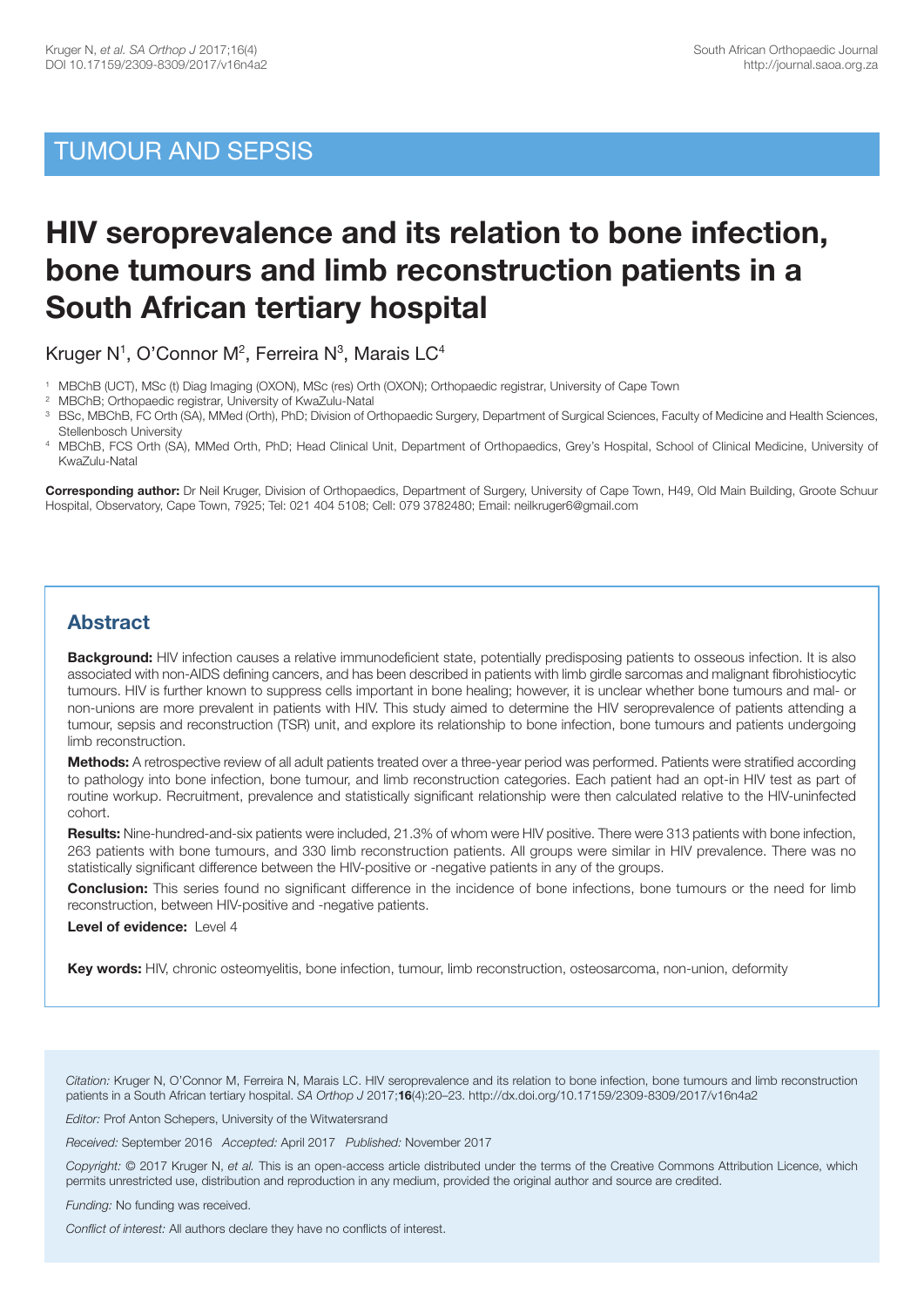#### **Introduction**

Infections with the human immunodeficiency virus (HIV) remain an epidemic in Southern Africa. Mid-year population estimates from 2013 indicate 10% of the almost 53 million people in South Africa are infected with HIV. <sup>1</sup> KwaZulu-Natal has the highest infection rate with over 21% of adults between the ages of 15 and 49 years infected. 2 Furthermore, the virus's primary effect of immunodeficiency predisposes to protean disorders that affect all body systems. Naturally in-hospital seroprevalence rates reflect this, with some 23– 32.8% of inpatients HIV positive. 3-5

HIV management has advanced significantly over the last 20 years, chiefly through the advent of antiretroviral medication. This has restored immunocompetency such that there is an increased longevity and overall life quality. <sup>6</sup> Despite these advancements it remains a relative immunodeficient state with increased susceptibility to infections and tumours.<sup>7,8</sup> Most notably in relation to skeletal disease, HIV suppresses lymphocytes and macrophages that are known to be important in both bone healing9,10 and resistance to bacterial infection, <sup>11</sup> potentially making patients more susceptible to osseous infections, delayed unions, malunions and non-unions.

South Africa's high burden of trauma further exacerbates these issues. Motor vehicle collisions and interpersonal violence account for the majority of injuries, <sup>12</sup> frequently resulting in open or closed fractures that require internal or external fixation. This places a great number of people at risk of skeletal infection and similarly increases the likelihood of patients requiring limb reconstruction.

The relationship between HIV infection and bone infection, bone tumours or the requirement for limb reconstruction is difficult to accurately elucidate, and consequently is not well defined. First, accurate recording of HIV seroprevalence is not simple. Many studies reflect low recruitment rates,<sup>3,13-15</sup> often because of stigma or fear of the disease, skewing true prevalence rates. Specific to infection, it remains unclear if HIV infection results in an increased risk for the development of chronic osteomyelitis. Older studies suggest an increased risk of infection in HIV-seropositive individuals treated with internal fixation for open $16,17$  and closed<sup>18</sup> fractures, while more recent literature has noted no difference or contraindication to internal fixation in open or closed fractures. 19,20

The question of accurate quantification of HIV seroprevalence in the orthopaedic population and its relation to chronic biofilm-based infections, bone tumours or the requirement for limb reconstruction remains unresolved. This study aimed to investigate HIV seroprevalence in a tertiary tumour, sepsis and reconstruction (TSR) unit and explore its relationship to bone infection, bone tumours and patients undergoing limb reconstruction.

#### **Materials and methods**

We performed a retrospective review of a cross-sectional cohort of patients treated at the TSR unit of a tertiary referral centre that drains the greater part of northern and western KwaZulu-Natal. Ethical approval was obtained from the institutional ethics committee before commencement of the study. All patients that were treated between 1 August 2011 and 1 August 2014 were included. Eligible patients were identified from a prospectively collected database. Patients were excluded if they were under 18 years of age or had an arthroplastyrelated periprosthetic infection.

All patients seen were host stratified, with an opt-in HIV test part of the routine work up. HIV status was recorded where permission for the test was obtained. A positive diagnosis was subsequently affirmed with an ELISA, and appropriate staging, post-test counselling and initiation of therapy where appropriate, begun.

Patients were stratified according to pathology into bone infection, bone tumour, and limb reconstruction categories. The bone infection category included all cases of chronic osteomyelitis, defined by Waldvogel and Lew as bone infection being present for more than ten days' duration. <sup>21</sup> Cases of osteoarticular tuberculosis were also included. The tumour category included benign and primary malignant bone tumours, secondary metastases and soft tissue sarcomas of the limbs and limb girdles. Limb reconstruction patients consisted of aseptic mal- or nonunions, and other limb alignment and length discrepancies requiring deformity correction or bone transport.

HIV status was recorded and expressed as prevalence in percentage. Any relationship per diagnostic category was then assessed using Pearson's chi-squared test. The null hypothesis was that there was no significant difference between the groups, with a p-value significance level set to 0.05.

#### **Results**

A cohort of 906 consecutive adult patients was identified from the prospectively collected database. Of these, 193 patients (21.3%) were HIV positive, 597 patients (65.9%) were HIV negative and 116 patients (12.8%) recorded an unknown status (*Figure 1*). A total of 790 patients gave consent to be tested, resulting in 87.2% recruitment.

Further, there were approximately equal numbers of patients in each of the three pathological categories. Three-hundred-andthirteen patients (34.6%) were treated for bone infection, 263 patients (29.0%) were treated for primary or secondary tumours of bone or soft tissue sarcomas, and 330 patients (36.4%) underwent some form of limb reconstruction (*Figure 2*).

The HIV prevalence in each pathology category was also similar. In the infection group, 77 (24.5%) were HIV positive, 202 (64.6%) HIV negative and 34 (10%) were HIV unknown. In the tumour group, 53 (20.6%) were HIV positive, 177 (67.3%) HIV negative and 33 (12.6%) were HIV unknown. In the limb reconstruction group, 63 (19.1%) were HIV positive, 218 (66.1%) HIV negative and 49 (14.8%) were HIV unknown (*Table I*).

As demonstrated in the contingency table (*Table II*), overall there was no significant difference between any of the groups (p=0.320).

When assessing each category relative to the combined others, for each of bone infection, tumours and limb reconstruction there was no significant difference between any of the groups (bone infection p=0.225; tumours p=0.236; limb reconstruction p=0.835).



**Figure 1.** Summary chart showing patient numbers in each HIV status category



**Figure 2.** Summary chart showing the number of patients in each pathological category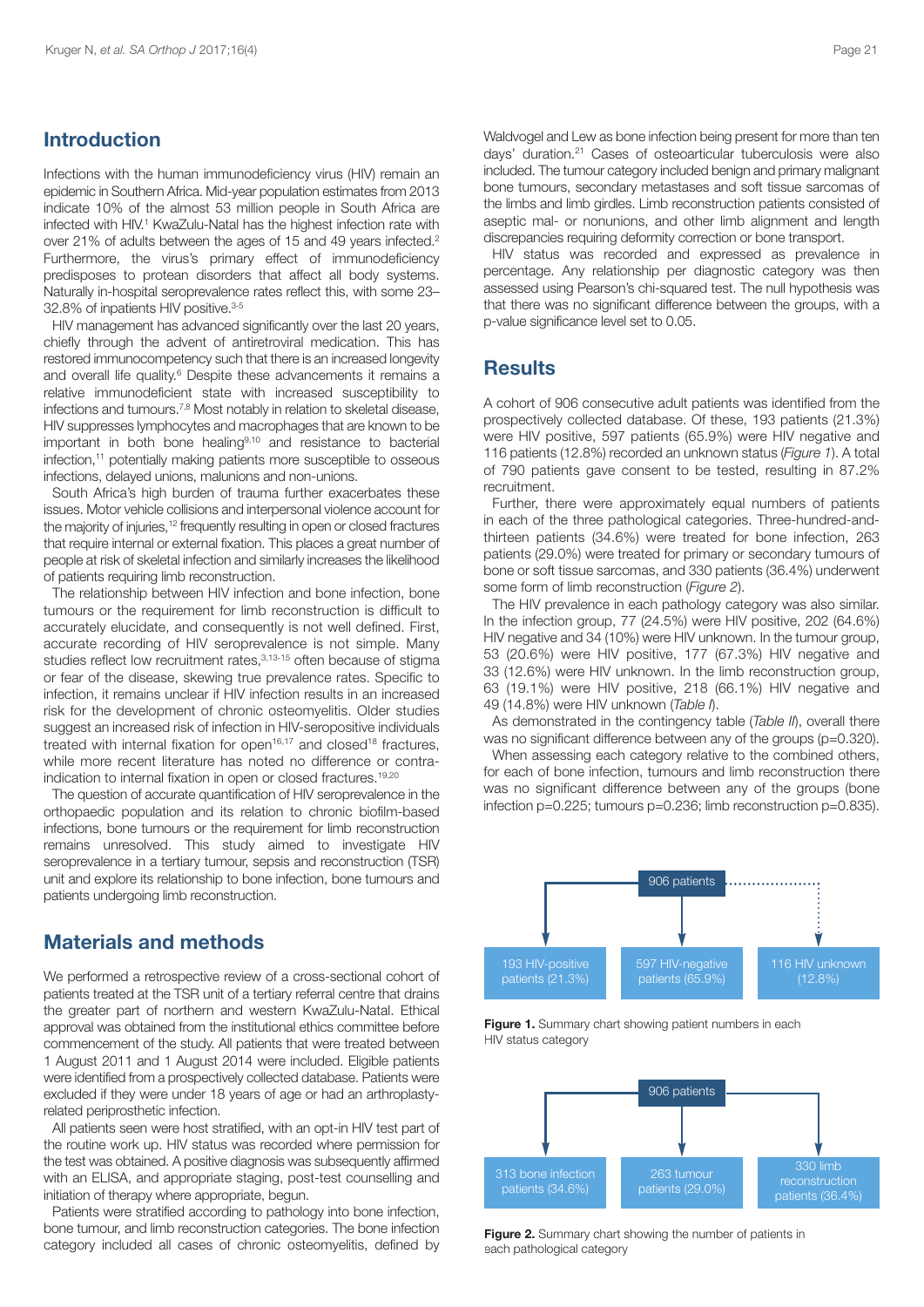|                     | <b>Infection</b><br>$n$ (%) | <b>Tumours</b><br>$n$ (%) | Limb<br>reconstruction<br>$n$ (%) |
|---------------------|-----------------------------|---------------------------|-----------------------------------|
| <b>HIV positive</b> | 77 (24.5%)                  | 53 (20.6%)                | 63 (19.1%)                        |
| <b>HIV negative</b> | 202 (64.6%)                 | 177 (67.3%)               | 218 (66.1%)                       |
| <b>HIV unknown</b>  | 34 (10.9%)                  | 33 (12.6%)                | 49 (14.8%)                        |
| Totals              | 313                         | 263                       | 330                               |

**Table I:** Patient numbers (and percentage) in each of the bone infection, tumour and limb reconstruction categories according to HIV status

**Table II:** Contingency table used to calculate Pearson's chi value (highlighted in blue) and the subsequent p value

| <b>HIV</b>      | <b>Diagnosis</b>  |                |                        |              |  |
|-----------------|-------------------|----------------|------------------------|--------------|--|
|                 | <b>Infections</b> | <b>Tumours</b> | Limb<br>reconstruction | <b>Total</b> |  |
| <b>Positive</b> | 77                | 53             | 63                     | 193          |  |
|                 | 1.6               | 0.2            | 0.8                    | 2.5          |  |
| <b>Negative</b> | 202               | 177            | 218                    | 597          |  |
|                 | 0.1               | 0.1            | 0.0                    | 0.2          |  |
| <b>Unknown</b>  | 34                | 33             | 49                     | 116          |  |
|                 | 0.9               | 0.0            | 1.1                    | 2.0          |  |
| <b>Total</b>    | 313               | 263            | 330                    | 906          |  |
|                 | 2.6               | 0.3            | 1.8                    | 4.7          |  |

## **Discussion**

The aim of this study was to determine the prevalence of HIV infection in a cohort of patients diagnosed with chronic bone infection, bone tumours or conditions requiring limb reconstruction. The overall HIV prevalence was 21.3%, but importantly there was no statistically significant difference in HIV prevalence for any of the pathological categories, suggesting that HIV infection does not increase the risk for these conditions. This study also reflected an 87.2% recruitment rate, which strengthens its extrapolation to the broader public.

This recruitment is most likely due to the widespread public awareness campaigns that have resulted in increased awareness of HIV, demystifying much of the unknown about the disease and reducing the associated stigma. <sup>22</sup> This, combined with the knowledge that more effective treatment has become available, probably increased the willingness of patients to undergo HIV testing.

The association between HIV infection and chronic osteomyelitis is not well defined. Several conflicting studies have been published. Initial reports noted an increased risk of post-operative infection while more recent studies failed to support these findings. In 1991 Hoekman *et al.* found an increase in the risk of post-operative infection following surgical fracture fixation in symptomatic (defined as CDC stage III or IV) HIV-infected individuals. <sup>18</sup> Jellis reported a 33% infection rate following internal fixation of closed fractures and a 72% infection rate in open fractures. <sup>23</sup> Noteworthy is the fact that Jellis reported an increase in adult haematogenous osteomyelitis and late implant-related infections as patients' immune competency decreased. <sup>23</sup> In 2002 Harrison *et al.* also found a significant increase in early wound infection following open fractures in HIV-positive patients. <sup>17</sup> The incidence of early wound sepsis following internal fixation of closed fractures was however not increased in this series. Harrison and colleagues then also investigated the prevalence of late infection and found no implant-related infection in 26 HIVpositive patients, at one year follow-up. 24

A subsequent study, from the same centre in Malawi, again failed to show an increased risk of early wound infection in clean surgery, but found that the infection rate had doubled in contaminated wounds. <sup>20</sup> Contrary to the findings of Jellis, this study did not show an increase in chronic infections in HIV-positive patients. Two further studies from KwaZulu-Natal, South Africa, added to the controversy. The first noted an increased risk of infection in open fractures in patients with advanced HIV disease (CD4 < 350 cells/μl). <sup>19</sup> The second study failed to show an increase in early wound infection in HIV-positive patients with open tibia fractures.<sup>25</sup>

The evidence available, therefore, appears to be contradictory in terms of the development of infection in both open and closed fractures. However, most of these studies were designed to look at HIV as a risk factor for early wound infection rather than the development of chronic osteomyelitis. Moreover, it is not known if HIV infection resulted in an increased risk of reactivation of chronic haematogenous osteomyelitis. The results of our study appear to indicate that HIV is not a risk factor for developing chronic osteomyelitis.

Several malignant tumours have been associated with HIV/AIDS including the AIDS-defining cancers (ADCs) such as Kaposi's sarcoma, non-Hodgkin's lymphoma and cervical cancer.<sup>26</sup> The relative incidence of certain non-AIDS defining cancers (NADCs) have also increased, including Hodgkin's lymphoma, liver, lung, anal and skin cancer. <sup>27</sup> In addition, HIV is associated with an increased risk for the development of plasma cell disorders like multiple myeloma. <sup>28</sup> In terms of sarcomas other than Kaposi's, it appears that leiomyosarcoma and angiosarcoma may occur disproportionately in HIV-positive patients. Furthermore, osteosarcoma, rhabdomyosarcoma and malignant fibrohistiocytic tumours have been reported in HIV-positive patients. <sup>29</sup> In this series, however, the overall incidence of bone and soft tissue tumours was not increased in the HIV-positive group. It is, however, still possible that the prevalence of certain tumours may be increased in the HIV-positive group and this effect may be hidden by the increased incidence of other tumours in age groups with a lower HIV prevalence. Further research is required in this regard.

Limb reconstruction cases generally consisted of non-union, malunion and bone defect management. HIV infection has traditionally been implicated as a risk factor for non-union development but the evidence remains contradictory. Union rates between HIV-positive and HIV-negative patients who sustained closed fractures appear comparable. 30,31 Union rates following open fractures, however, is more controversial. Chandanwale *et al*., and Aird *et al*. both found an increased risk of non-union in HIV-positive patients compared to HIV-negative patients.<sup>30,32</sup> The current series failed to show that HIV-infected individuals required more limb reconstruction surgery when compared to HIV-negative individuals.

There are some limitations of this study that need to be noted. Data with regard to epidemiology and the specific diagnosis was incomplete and thus not included in the analysis. The lack of CD4 count data represents a shortcoming as previous studies have suggested an increased rate of infection in patients with very low CD4 counts. Subgroup analysis by CD4 count may have shown an increased incidence of chronic osteomyelitis in the severely immunosuppressed individuals. This risk is somewhat mitigated by the specific hospital policy to place those patients with first diagnoses and low CD4 counts on treatment rapidly. Further, patients with CD4 counts below 350 were not operated on, excepting in emergencies. Hence the absolute number of patients with severe immunosuppression was likely very low.

With respect to tumours, no differentiation between primary and secondary bone malignancies was made. Although our results contrast the literature, which generally purports that HIV increases the risk for development of most cancers,<sup>33,34</sup> it is possible that the study group contained a low number of patients with secondary bone tumours, which are the lesions commonly reported to occur with increased frequency in HIV-infected individuals.<sup>8</sup>